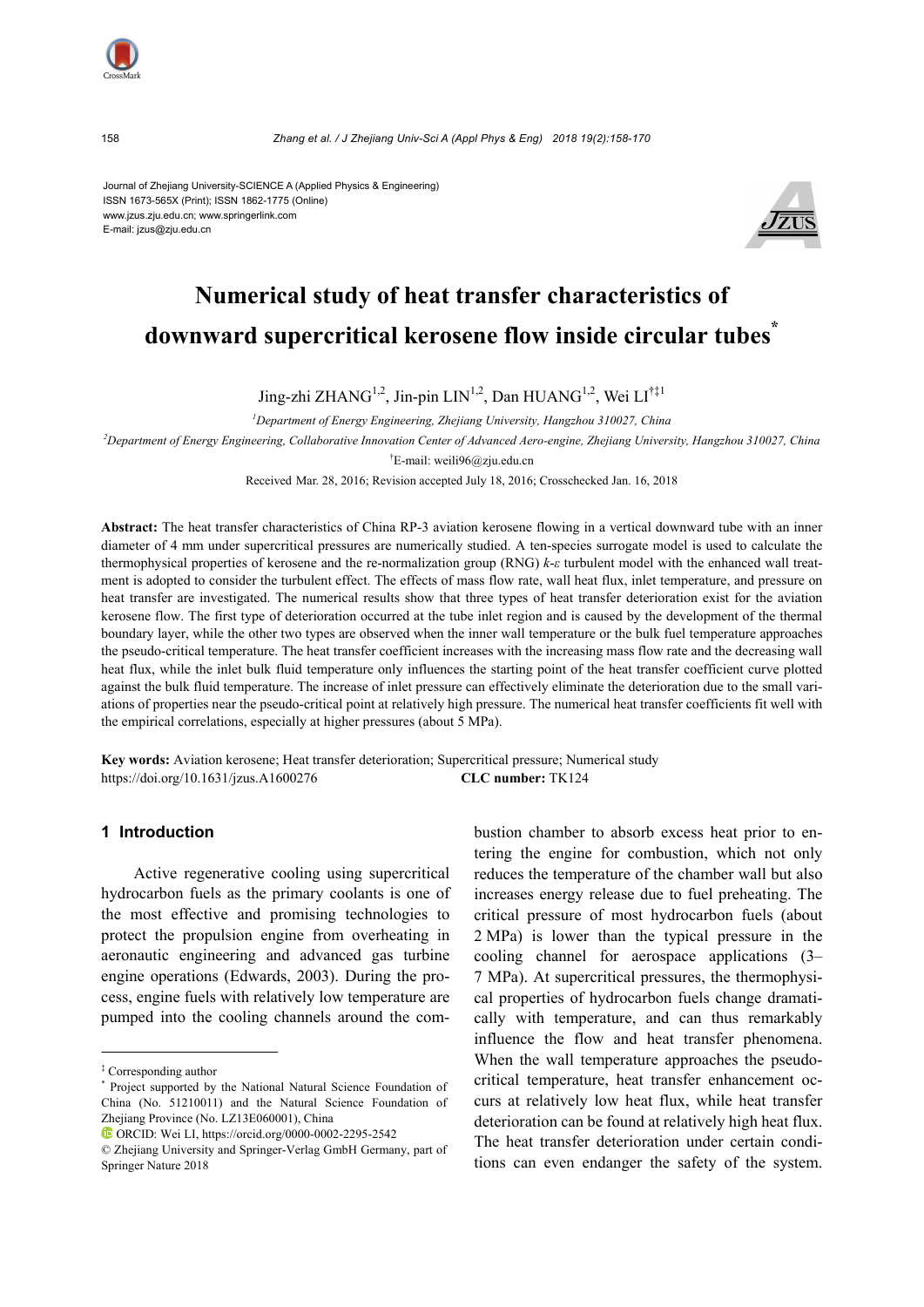Therefore, further research into the heat transfer characteristics of supercritical hydrocarbon fuels is needed to illustrate underlying physical mechanisms and optimize the engine cooling design.

Many studies have been conducted to investigate the heat transfer performances of supercritical  $H_2O$ (Wang et al., 2011; Li Z et al., 2015),  $CO<sub>2</sub>$  (Bae and Kim, 2009; Jiang et al., 2013; Yang et al., 2013), and hydrocarbon fuels consisting of small molecules such as methane, *n*-decane, and *n*-heptane. Wang et al. (2010) carried out numerical simulations of the convective heat transfer of low-temperature methane and *n*-heptane inside horizontal mini tubes under supercritical pressures. The results suggest that the local heat transfer deterioration occurs when the wall temperature  $(T_w)$  reaches the pseudo-critical temperature  $(T_{\text{pc}})$ . Pizzarelli et al. (2010) also observed heat transfer deterioration under high wall heat fluxes and concluded that the reduction of turbulent diffusion was the reason for the local heat transfer deterioration. Urbano and Nasuti (2013) numerically investigated the heat transfer deterioration of three light hydrocarbons and found out that a threshold value for the heat flux to mass flow rate ratio existed to trigger the deterioration.

The investigation of aviation kerosene is limited compared to hydrocarbon fuels listed above due to its complicated components and variations of thermophysical properties. The convective heat transfer characteristics of the supercritical kerosene in a horizontal circular tube were numerically investigated by (Dang et al., 2013, 2015) in order to obtain the onset condition of the heat transfer deterioration. They pointed out that the deterioration occurred at the location where  $T_w$  approached  $T_{pc}$  with the heat flux exceeding a critical value. Turbulent intensity variation caused by drastic changes of thermodynamic and transport properties of kerosene were the main reasons for the deterioration. Huang et al. (2015a, 2015b) experimentally studied the heat transfer characteristics of the upward supercritical kerosene flow inside the vertical tubes and observed heat transfer enhancement and deterioration. The results indicated that the counteracting effects of buoyancy and varied thermophysical properties of kerosene led to the two distinct heat transfer phenomena. Zhang et al. (2012) experimentally studied the heat transfer characteristics of China RP-3 aviation kerosene in vertically downward mini tubes. The heat transfer deterioration was observed when the ratio between  $T_w$  and  $T_{pc}$ reached 1.1. Deng et al. (2012) experimentally investigated upward and downward flow and concluded that the heat flux and flow direction influenced the heat transfer characteristics of supercritical aviation fuel. Xu and Meng (2015a, 2015b) paid attention to the surrogate models for calculating thermophysical properties of kerosene and included detailed pyrolytic chemical reaction mechanisms in their simulations.

This study aims to provide further understanding of flow and heat transfer mechanisms of supercritical fluids in downward flow. Heat transfer characteristics of China RP-3 kerosene under supercritical pressures in a vertical tube are numerically investigated. The effects of wall heat flux  $(q_w)$ , mass flow rate  $(m)$ , pressure  $(P)$ , and inlet temperature  $(T_{in})$  on heat transfer are illustrated. Three different kinds of heat transfer deteriorations are discussed in detail. Numerical heat transfer coefficients (HTCs) are compared with empirical correlations to validate the simulation.

#### **2 Numerical approach and validation**

In this section, the numerical approach based on the pressure-based solver in FLUENT 15.0 is introduced. The calculation process of thermophysical properties of RP-3 aviation kerosene is presented first followed by the computational configuration and boundary conditions. Lastly, the numerical model is validated by comparing the numerical results with the experimental data.

#### **2.1 Thermophysical properties of kerosene**

The thermophysical properties of China RP-3 aviation kerosene were calculated using a ten-species surrogate model proposed by Zhong et al. (2009a) with the extended corresponding states model. A pure hydrocarbon fuel, propane, was adopted as the reference material. The Soave-Redlich-Kwong (SRK) equation of state was employed to calculate the specific heat of kerosene. Details of this model, including the component and mole fraction of the surrogate and detailed calculation process of properties of China RP-3 aviation kerosene, can be found in our previous work (Huang et al., 2015a; Li W et al., 2015).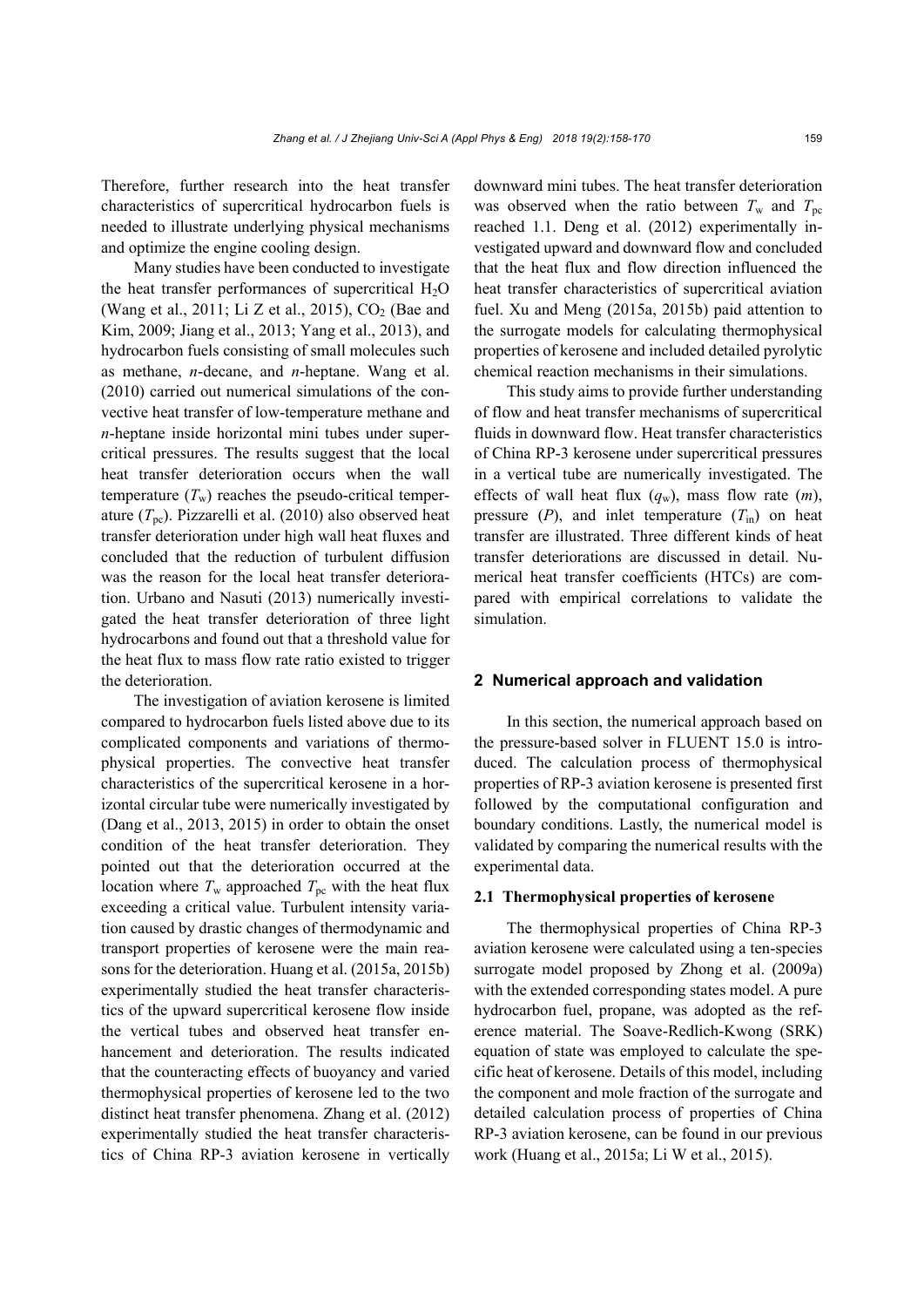Fig. 1 shows the variations of properties of RP-3 aviation kerosene with temperatures at 3–5 MPa. Similar to  $H_2O$  and  $CO_2$ , aviation kerosene experiences dramatic variation of thermophysical properties near  $T_{\text{pc}}$ . As shown in Fig. 1, the specific heat reaches a peak value at  $T_{\text{pc}}$ . Moreover, both the density and viscosity decrease remarkably at  $T_{\text{pc}}$ . The critical pressure and temperature of RP-3 were reported to be 2.4 MPa and 660 K, respectively (Li et al., 2010, 2011). The pseudo-critical temperature of RP-3 is approximately 672, 705, and 716 K at 3, 4, and 5 MPa, respectively. The physical properties of China RP-3 aviation kerosene were simulated by defining a piecewise-linear function of temperature in FLUENT 15.0.

## **2.2 Computational configuration and boundary conditions**

A vertical tube with an inner diameter (*d*) of 4 mm is adopted in the present work. Both the wall temperature  $(T_w)$  and bulk temperature of the kerosene  $(T_b)$  were limited to below 820 K during the simulation because China RP-3 aviation kerosene will



**Fig. 1 Variation of the kerosene properties with temperature (***P***=3, 4, and 5 MPa)**

pyrolyze when the fuel temperature reaches approximately 820 K (Zhong et al., 2009b, 2011). To achieve this restriction, the heated length of the tube was chosen carefully from 560 mm to 2100 mm according to different cases.

Fig. 2 shows the sketch of the circular tube with a heated length of 1000 mm. An unheated section of 150 mm was set before the heated section to achieve the fully developed turbulent flow. A 2D computational domain was employed to represent the axisymmetric physical model. A velocity inlet with a constant temperature and a pressure outlet with a constant static pressure were applied at the upstream and downstream boundaries, respectively. A no slip boundary condition was used for the tube wall with a constant heat flux. A zero normal gradient boundary condition was adopted at the symmetry axis for all variables.

As shown in Fig. 2, structured rectangular meshes were adopted in the whole flow region with a fine boundary layer mesh near the wall region. The first grid point adjacent to the wall was constructed to satisfy the requirement of  $y^+ \leq 1$  ( $y^+$  is the non-dimensional wall distance, which is defined as  $y\sqrt{\tau_w/\rho}/v$ , where *y* is the distance to the nearest wall,  $\tau_w$  is the wall shear stress,  $\rho$  is the density, and *v* is the kinematic viscosity) and more than 10 grids were placed within the viscosity-affected near-wall region ( $Re_v$ <200, where  $Re_v$  is defined as  $\rho v \sqrt{k}/\mu$ , *k* is the turbulent kinetic energy, and  $\mu$  is the dynamic viscosity). The mesh sensitivity study was conducted using two grid configurations with radial and axial grid points of 50×2000 and 100×4000 at *m*=3.5 g/s,  $P=3$  MPa,  $q_w=250$  kW/m<sup>2</sup>, and  $T_{in}=423$  K. The maximum relative errors are  $0.8\%$  and  $2.0\%$  for  $T_w$ and HTC, respectively. As a result, 50×2000 was chosen as the final grid configuration.



**Fig. 2 Schematic of the computational configuration**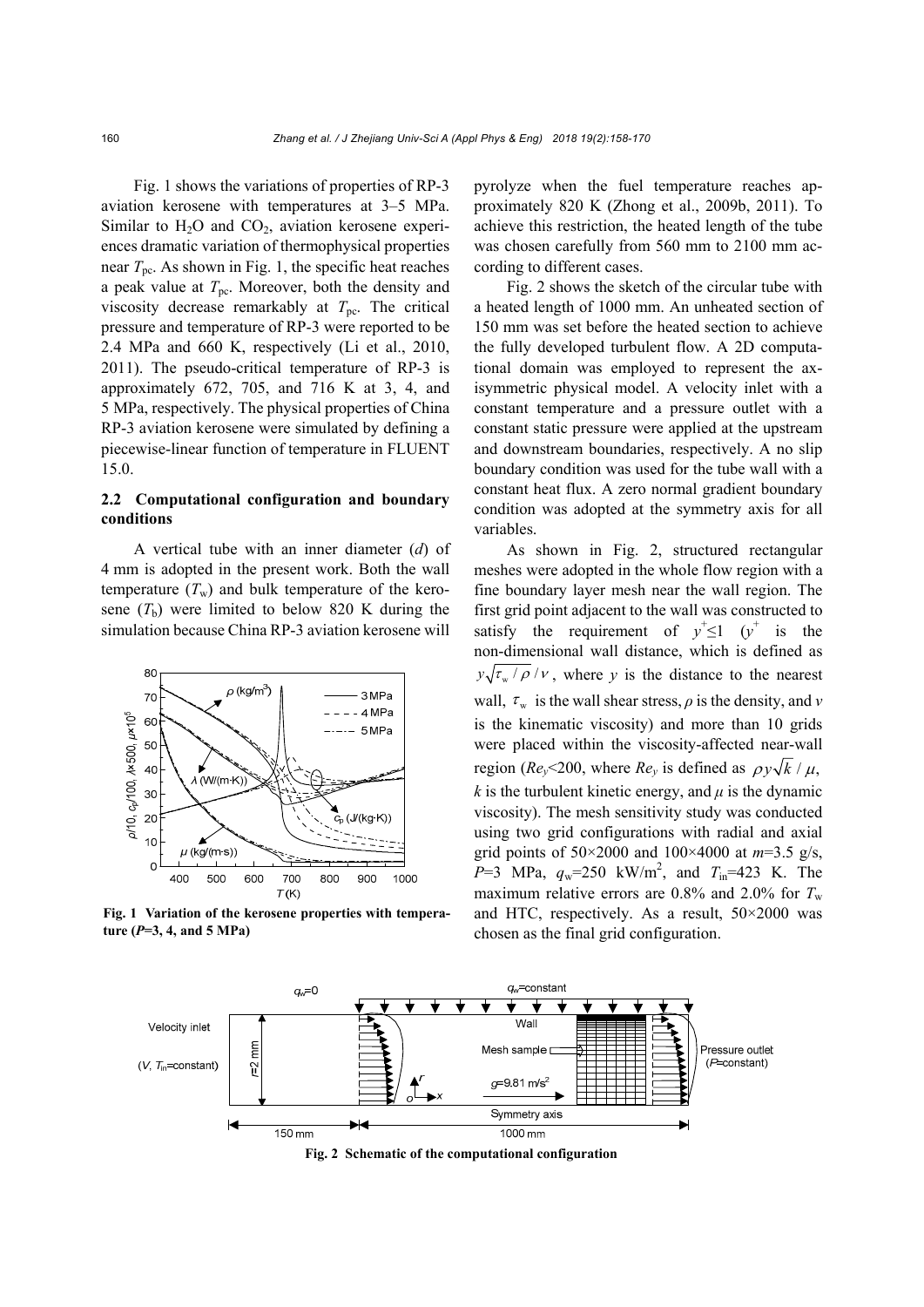#### **2.3 Turbulent model**

The 2D Reynolds averaged Navier-Stokes (RANS) equations and the energy equation were properly solved by the finite volume method with the pressure-based solver in FLUENT 15.0. The Green-Gauss node-based method was adopted for the evolution of gradients. The semi-implicit method for pressure linked equations-consistent (SIMPLEC) algorithm was employed as the velocity-pressure coupling method and the 2nd-order upwind scheme was chosen to disperse the momentum terms and energy terms. The default values of the underrelaxation factors were adopted to achieve a fast convergence. The convergent residual criteria were set to be  $1.0\times10^{-6}$  for mass conservation and turbulent equations and to be  $1.0\times10^{-8}$  for momentum and energy conservation equations.

The governing equations are given below: continuity equation:

$$
\frac{\partial}{\partial x_i}(\rho u_i) = 0; \tag{1}
$$

momentum equation:

$$
\frac{\partial}{\partial x_i} (\rho u_i u_j) = \frac{\partial}{\partial x_j} \left[ \mu_e \left( \frac{\partial u_i}{\partial x_j} + \frac{\partial u_j}{\partial x_i} \right) - \frac{2}{3} \mu_e \frac{\partial u_k}{\partial x_k} \right] - \frac{\partial P}{\partial x_i} + \rho u g_i; \tag{2}
$$

energy equation:

$$
\frac{\partial}{\partial x_i} (\rho u_i c_p T) \n= \frac{\partial}{\partial x_i} \left( k_e \frac{\partial T}{\partial x_i} \right) + \frac{\partial u_i}{\partial x_i} \left[ \mu_e \left( \frac{\partial u_i}{\partial x_j} + \frac{\partial u_j}{\partial x_i} \right) - \frac{2}{3} \mu_e \frac{\partial u_k}{\partial x_k} \delta_{ij} \right].
$$
\n(3)

In Eqs. (1)–(3),  $\rho$  is the density (kg/m<sup>3</sup>); *u* is the velocity (m/s);  $c_p$  is the specific heat capacity (J/(kg·K)); *T* is the temperature (K); *x* is coordinate value (m); *P* is the pressure (Pa); *g* is the gravity  $(m/s^2)$ ;  $k_e$  is the effective thermal conductivity (W/(m·K));  $\mu_e$  is the effective dynamic viscosity (kg/(m·s));  $\delta$  is the unit tensor; the subscripts *i*, *j*, and *k* are indexes of the tensor.

The re-normalization group (RNG) *k*-*ε* model with an enhanced wall treatment was adopted to consider the turbulent effect for its wide applications and relatively high accuracy for the flows under supercritical pressures (Li et al., 2010, 2011; Dang et al., 2015). The transport equations for the RNG *k*-*ε* model turbulent model are shown as follows (Wang et al., 2015):

$$
\frac{\partial}{\partial x_i} \left[ \rho k u_i - \left( \mu + \frac{\mu_i}{\sigma_k} \right) \frac{\partial k}{\partial x_i} \right] = P_k + G_k - \rho \varepsilon + \rho D, \quad (4)
$$
\n
$$
\frac{\partial}{\partial x_i} \left[ \rho \varepsilon u_i - \left( \mu + \frac{\mu_i}{\sigma_\varepsilon} \right) \frac{\partial \varepsilon}{\partial x_i} \right]
$$
\n
$$
= (C_{\varepsilon 1} f_1 P_k + C_{\varepsilon 1} C_{\varepsilon 3} G_k - C_{\varepsilon 2} f_2 \rho \varepsilon) \frac{\varepsilon}{k} + \rho E,
$$
\n(5)

where *k* is the turbulence kinetic energy  $(m^2/s^2)$ ; *ε* is the rate of dissipation of  $k$  (m<sup>2</sup>/s<sup>3</sup>);  $\sigma$  is the turbulent Prandtl number;  $\mu_t$  is the turbulent dynamic viscosity  $(kg/(m\cdot s))$ ;  $P_k$  is the turbulent shear production (W/m<sup>3</sup>); *D* is the additional term;  $f_1$  and  $f_2$  are functions in the dissipation equation; *E* is the flow energy (W/kg);  $C_{\varepsilon1}$ ,  $C_{\varepsilon2}$ , and  $C_{\varepsilon3}$  are the model constants;  $G_k$ represents the generation of turbulence kinetic energy.

More details of the parameters in these equations can be found in the ANSYS FLUENT help files (ANSYS, 2013).

#### **2.4 Validation**

The validation of the fluid properties and the numerical methods was performed by comparing the numerical results with the experimental data in (Deng et al., 2012) at *m*=2 g/s, *P*=5 MPa, *T*in=400 K, and  $q_w$ =107.88, 254.36, and 348.20 kW/m<sup>2</sup>.

The measuring uncertainty of the tube outer wall temperature is 0.6%, while no information about the inner wall temperature was provided in (Deng et al., 2012). As shown in Fig. 3, the trend of the numerical wall temperatures fits well with the experimental data. A relatively high deviation is observed near the tube inlet, while the maximum deviation between the numerical results and the experimental data are less than 8.0%.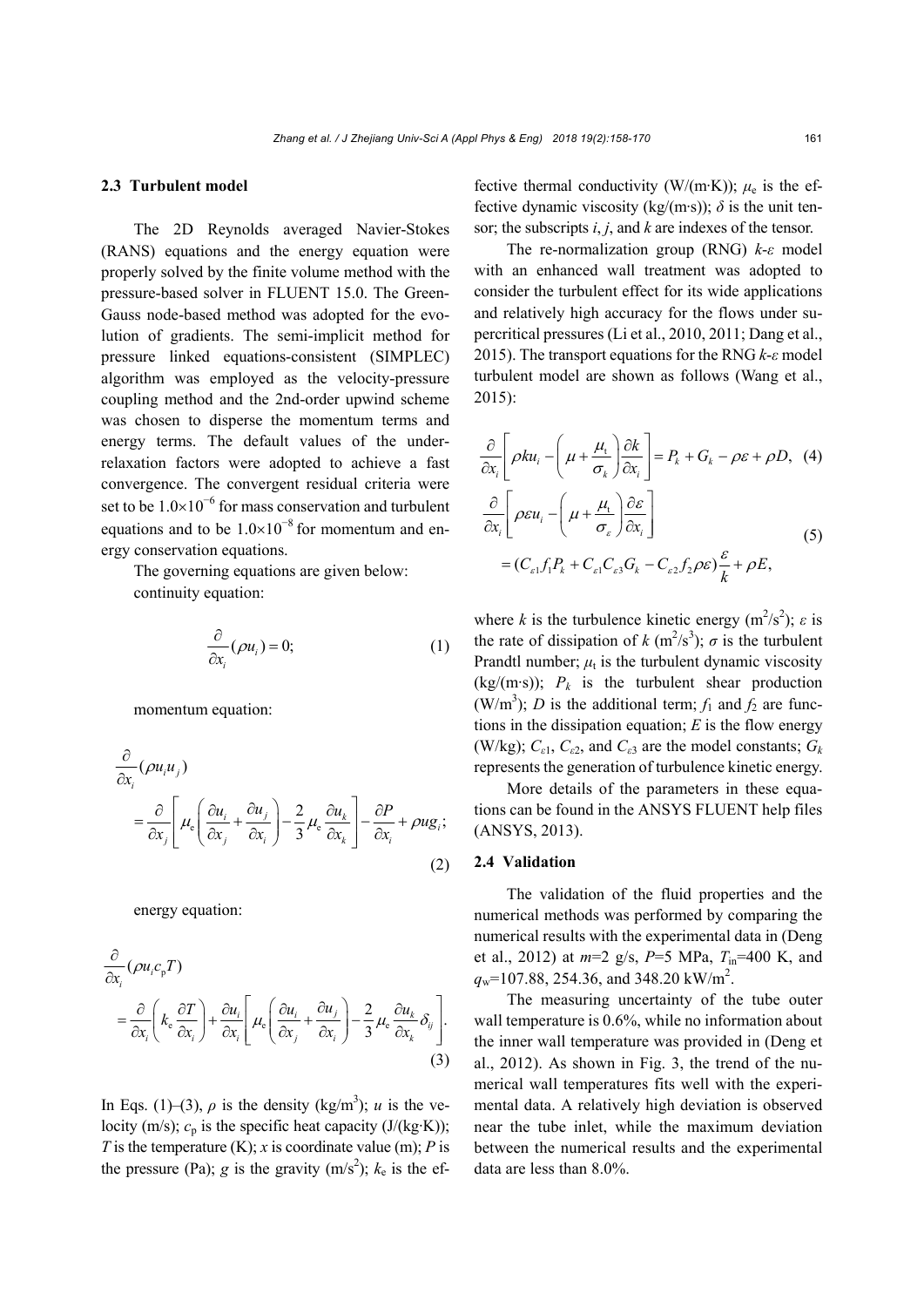

**Fig. 3 Comparison between numerical results and experimental data in (Deng et al., 2012)**

#### **3 Results and discussion**

#### **3.1 Heat transfer deteriorations**

Fig. 4 shows the  $T_w$ ,  $T_b$ , and HTC distributions along the tube axial direction at *m*=3.5 g/s, *P*=3 MPa,  $q_w$ =200 kW/m<sup>2</sup>, and  $T_{in}$ =423 K. The bulk fuel temperature and heat transfer coefficient are calculated by

$$
T_{\rm b} = \int_{A} \rho u c_{\rm p} T dA / \int_{A} \rho u c_{\rm p} dA, \qquad (6)
$$

$$
HTC = q_w / (T_w - T_b),
$$
 (7)

where *A* is the cross-section area  $(m^2)$ ; HTC is the heat transfer coefficient (W/(m<sup>2</sup>·K)); *q* is the heat flux  $(kW/m^2)$ ; the subscripts b and w represent bulk fluid and wall, respectively.

As shown in Fig. 4,  $T_b$  and  $T_w$  increase gradually along the flow direction, and three types of heat transfer deteriorations exist for the supercritical kerosene flow. Similar deterioration phenomena were also reported in the experimental work by Zhang et al. (2013).  $T_w$  shows a drastic increase at the entrance section before the dimensionless distance *x*/*d*=10, leading to the first type of deterioration (Deterioration near the inlet). In this section, the thermal boundary layer is in the developing stage. The heat transfer recovers after obtaining a minimum heat transfer coefficient at about  $x/d=10$ , and then  $T_w$ increases linearly. When  $T_w$  reaches  $T_{pc}$ , the second type of deterioration (Deterioration I) is observed, and the increase of  $T_w$  becomes steeper. After recovering from Deterioration I at about  $T_w=1.06T_{pc}$ , the third type of deterioration (Deterioration II) is formed between  $T_c \leq T_b \leq T_{pc}$ .

The second type of deterioration takes place when  $T_w$  approaches  $T_{\text{pc}}$ , and the HTC recovers after obtaining a minimum at  $T_w=1.06T_{pc}$ . Deterioration I is mainly caused by the drastic changes of aviation kerosene properties and concurrent flow effects such as thermal acceleration when the fluid temperature near the tube wall reaches  $T_{\text{pc}}$ .

As shown in Fig. 4, the fluid temperature in the near-wall region approaches  $T_{\text{pc}}$  at the cross-section A, where the heat capacity  $c_p$  reaches the maximum value. After that,  $c_p$  begins to decrease drastically and strongly reduces the heat transfer ability of the near-wall fluid. Moreover, the decrease of near-wall kerosene density leads to thermal expansion, which increases the specific volume and accelerates the fuel velocity. Though the increased velocity could partially compensate the heat transfer decrease, this effect is overwhelmed by the heat transfer deterioration caused by the decreased  $c_p$  and  $\rho$ .



Fig. 4 Wall temperature  $(T_w)$ , liquid bulk temperature  $(T<sub>b</sub>)$ , and heat transfer coefficient (HTC) distributions along the tube axial direction at  $m=3.5$  g/s,  $P=3$  MPa,  $q_w$  $=200 \text{ kW/m}^2$ , and  $T_{\text{in}}=423 \text{ K}$ 

The drastic changes of properties near the tube wall also influence the turbulent kinetic energy (*k*) and the turbulence production term  $(P_k)$  distribution along the radial direction. As shown in Fig. 5, *k* and *Pk* in the near-wall region both reach the local minimum value at the cross-section B, which means that turbulence in the near-wall region is strongly restrained during Deterioration II. The narrow fluid region with sharp variations of thermophysical properties moves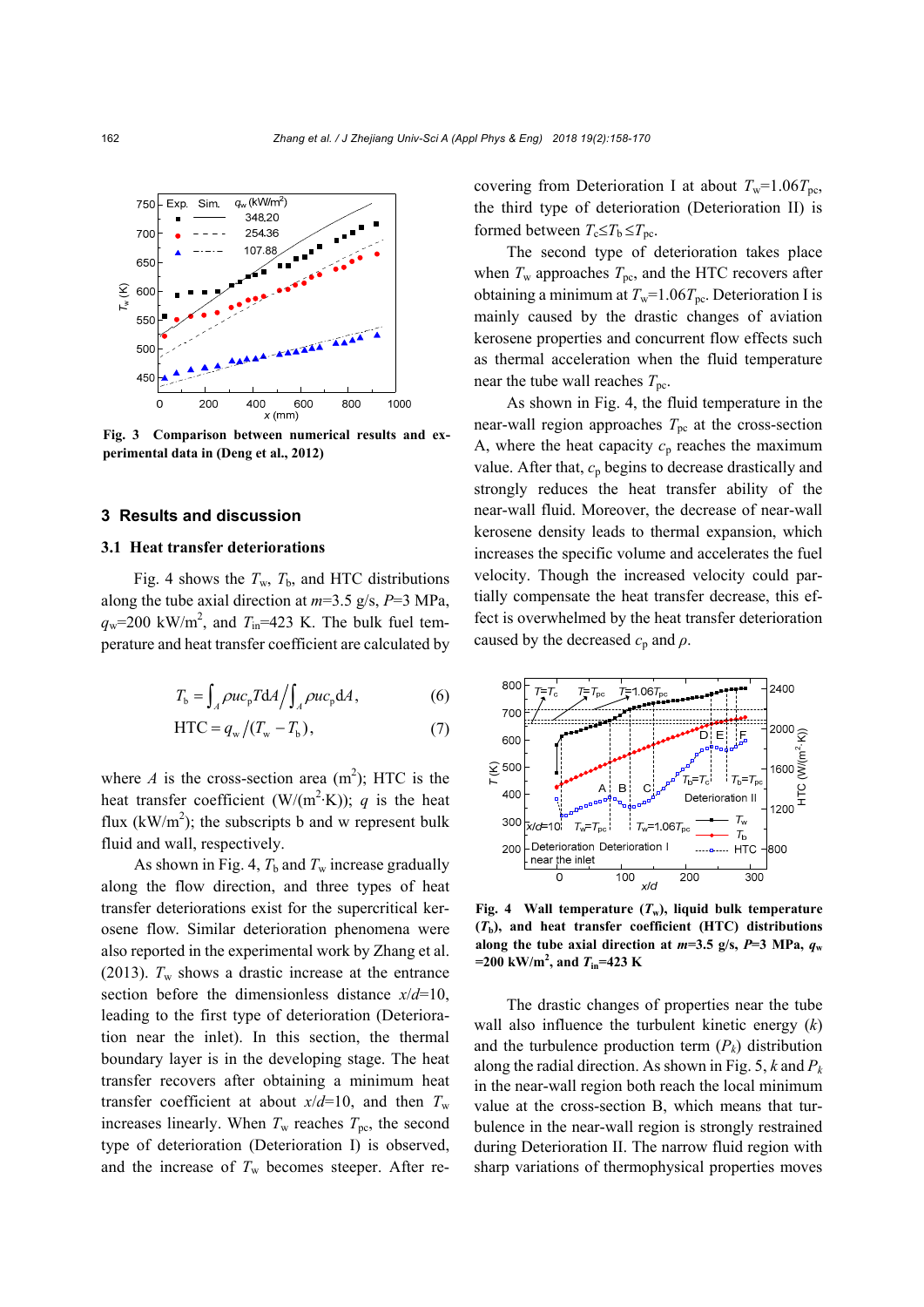towards the centerline after the cross-section B, and the turbulence in the near-wall region starts to recover. As a consequence, the HTC increases gradually along the flow direction again before Deterioration II.

$$
P_k = \mu_t \left(\frac{\partial \overline{u}}{\partial r}\right)^2.
$$
 (8)

The third type of heat transfer deterioration occurs when  $T<sub>b</sub>$  approaches around  $T<sub>c</sub>$ . Unlike Deterioration I,  $T_w$  at Deterioration II is much higher than  $T_{\text{pc}}$ . The re-laminar effect near the tube wall region moves towards the center of the tube. Fig. 6 shows the radial velocity distribution at three cross-sections of D, E, and F. As shown in Fig. 6, the radial velocity from centerline to the near-wall region experiences a sharp decrease and subsequent ascent from the deterioration onset to the heat transfer recovery location. When  $T<sub>b</sub>$  approaches  $T<sub>pc</sub>$ , the fluid near the wall has a strong trend moving towards the central zone, and thus reduces the mass flow rate in the near-wall region. With a smaller amount of kerosene flowing in



**Fig. 5 Distribution of turbulent kinetic energy (a) and turbulence production term**  $(P_k)$  **(b) at different crosssections of A to C** 

the near-wall region, the turbulent mixing is reduced, resulting in a decrease in the overall HTC.

Fig. 7 shows the effect of gravity on the heat transfer coefficient. As shown in Fig. 7,  $T_w$  under normal gravity is lower than that obtained without gravity, while  $T<sub>b</sub>$  is independent on the gravity. This leads to a lower HTC for the case under zero-gravity. The gravity shows no effect on the starting point of Deterioration I, but the start of Deterioration II is delayed under zero-gravity. Besides the aforementioned reasons for the deteriorations, the gravityinduced buoyancy also influences the deteriorations for the supercritical flow. However, the gravity effect is also influenced by the mass flux and the tube diameter. More work is needed in the future to study this effect in detail.



**Fig. 6 Distribution of the radial velocity at different crosssections of D to F**



**Fig. 7** Gravity effect on  $T_w$ ,  $T_b$ , and HTC at  $m=3.5$  g/s,  $P=$ **3 MPa,**  $q_w$ =200 kW/m<sup>2</sup>, and  $T_{in}$ =423 K

#### **3.2 Influence of the mass flow rate**

The effects of the mass flow rate on the heat transfer characteristics of supercritical kerosene inside downward circular tubes were investigated using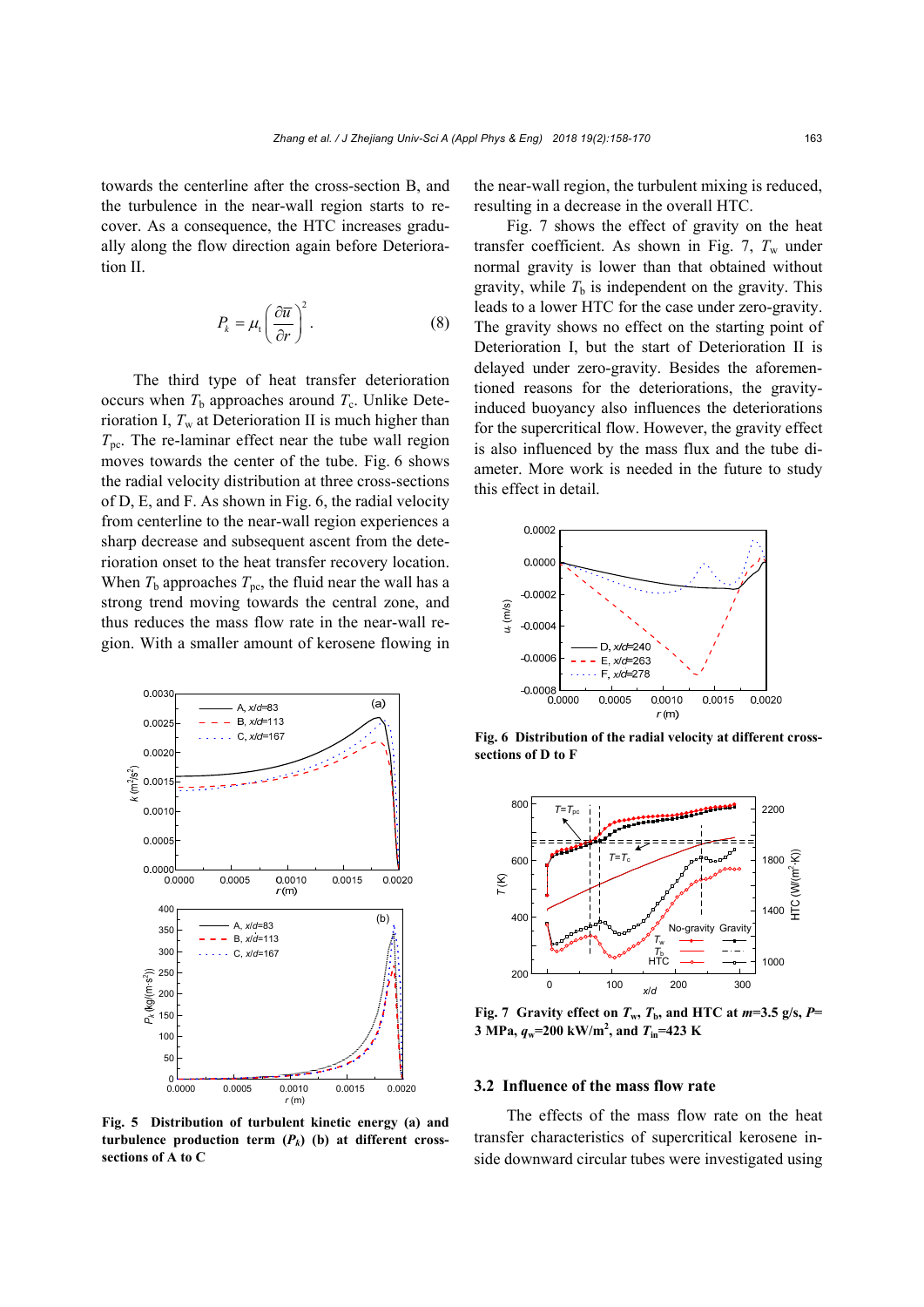four cases with an inlet temperature of 423 K, inlet pressure of 3 MPa, wall heat flux of 200 kW/ $m^2$ , and mass flow rates of 3.0, 3.5, 4.0, and 5.0 g/s. Fig. 8 shows the variations of  $T<sub>b</sub>$ ,  $T<sub>w</sub>$ , and HTC along the axial direction for the four cases. As shown in Fig. 8,  $T<sub>b</sub>$  and  $T<sub>w</sub>$  increase gradually along the flow direction and with a decreasing mass flow rate. The increase of  $T_w$  and  $T_b$  is slower at a higher mass flow rate due to the higher heat capacity, thus the onset of Deterioration I occurring at  $T_w = T_{pc}$  is delayed. The RD, defined in Eq. (9), was used to quantify the relative decreasing proportion of the HTC compared with the onset of the deterioration.

$$
RD = \frac{HTC_A - HTC_B}{HTC_A}.
$$
 (9)

RD increases from 4.0% at 3.0 g/s to 9.4% at 5.0 g/s, indicating that the smaller growing rates of  $T_w$ and  $T<sub>b</sub>$  at higher mass flow rate lead to a larger heat transfer coefficient deterioration. As shown in Fig. 8b, the length of Deterioration I also increases with an increasing mass flow rate, while the heat transfer coefficient increasing rates between Deterioration I and Deterioration II are the same for the four mass flow rates. Moreover, the  $T_w$  after the inlet deterioration increases as the mass flow rate decreases. As a consequence, Deterioration I disappears as the mass flow rate decreases to a relative low value if  $T_w$ at the end of the deterioration near the tube inlet is higher than  $T_{\text{pc}}$ . The onset of Deterioration II also increases with an increasing mass flow rate and even disappears at  $m=5$  g/s because  $T<sub>b</sub>$  at the outlet is still much lower than  $T_c$ .

#### **3.3 Influences of the wall heat flux**

Four cases with wall heat fluxes of 150, 200, 250, and 300 kW/ $m<sup>2</sup>$  were investigated to study their effects on heat transfer at *m*=3.5 g/s, *P*=3 MPa, and  $T_{in}$ =423 K. Fig. 9 shows the variations of  $T_{b}$ ,  $T_{w}$ , and HTC along the axial direction for the four cases. As shown in Fig. 9,  $T_w$  increases sharply at the inlet region, and a much higher  $T_w$  is obtained at higher  $q_w$ . Although the axial length of the affected region is almost the same, the effect of  $q_w$  on the thermal boundary layer is more intense under higher heat flux.



**Fig. 8 Distributions of**  $T_w$ **,**  $T_b$ **, and HTC along the tube at** *P*  $=$  3 MPa,  $q_w$ =200 kW/m<sup>2</sup>, and  $T_{in}$ =423 K: (a) variations of  $T_w$  and  $T_b$  along the tube; (b) variations of HTC along the **tube**

 $T_w$  increases to 775 K after the inlet region at  $q_w$  $=300 \text{ kW/m}^2$ , while the corresponding value is only about 560 K for  $q_w$ =150 kW/m<sup>2</sup>. As mentioned before, Deterioration I will disappear if  $T_w$ , at the end of the deterioration near the tube inlet, is higher than  $T_{\text{pc}}$ . As shown in Fig. 9, Deterioration I is not observed at  $q_w$ =300 kW/m<sup>2</sup> as the onset of Deterioration I falls into the thermal boundary development region. The onsets of Deterioration I and Deterioration II are delayed along the tube axial direction under a lower  $q_w$ . Similar conclusions were also reported in the experimental work conducted by Zhang et al. (2012). RD also increases with increasing  $q_w$ , indicating that the deterioration is more pronounced at a higher wall heat flux. Under a higher heat flux,  $T_w$  increases faster and Deterioration I is restrained within a shorter axial distance. As a consequence, the variation of supercritical kerosene properties in the deterioration region is more drastic, especially for the specific heat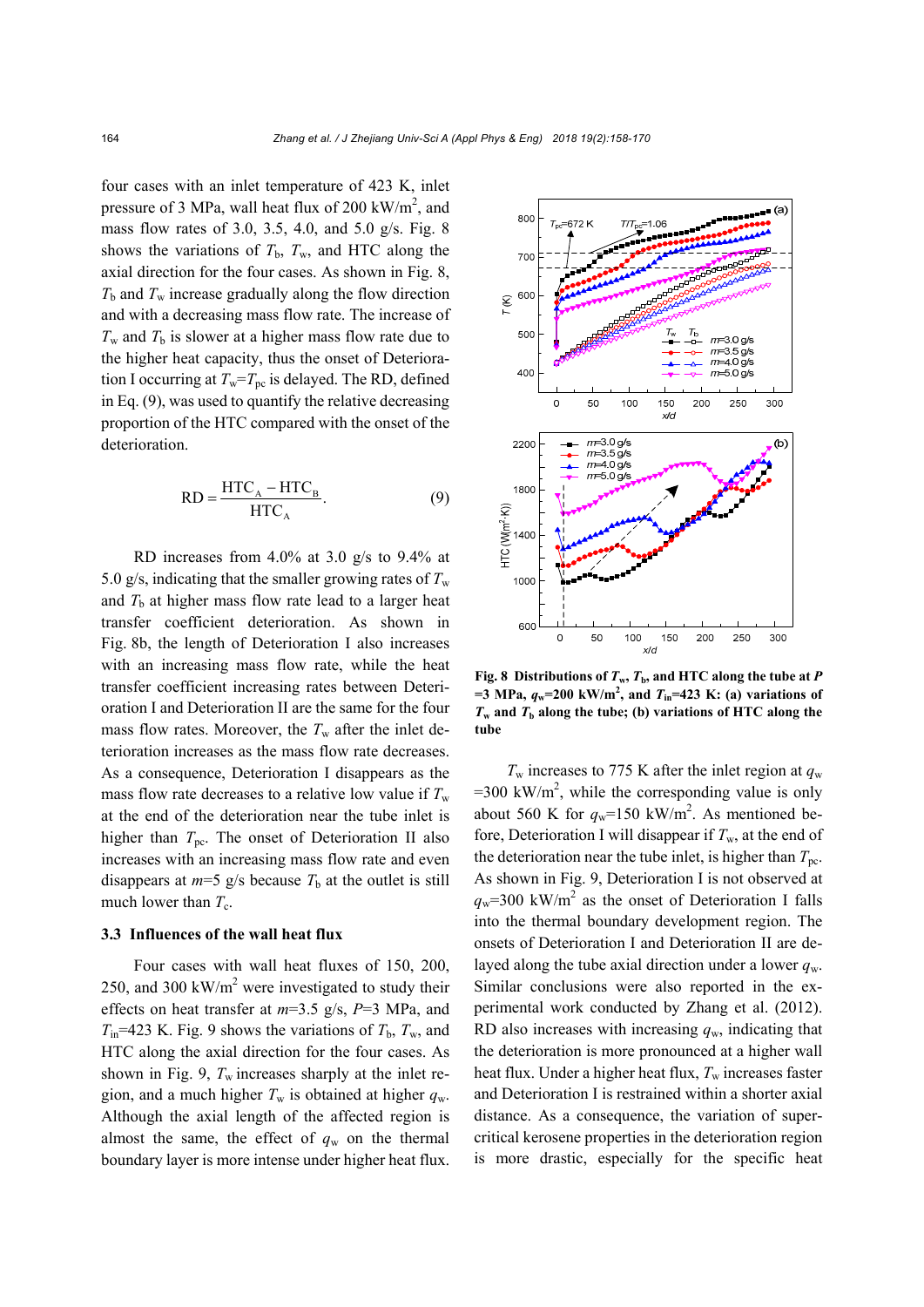capacity and density. With a rapid decreasing rate of density, the thermal acceleration phenomenon is more obvious, and the turbulent kinetic energy in the near-wall region is suppressed more severely. All these contribute to the more pronounced relative decreasing proportion of the HTC for Deterioration II at a higher wall heat flux.



**Fig. 9 Distributions of**  $T_w$ **,**  $T_b$ **, and HTC at**  $m=3.5$  **g/s,**  $T_{in}=$ **423 K, and P=3 MPa with**  $q_w$  **ranging from 150 kW/m<sup>2</sup> to 300 kW/m<sup>2</sup>: (a) variations of**  $T_w$  **and**  $T_b$  **along the tube; (b) variation of HTC along the tube** 

## **3.4 Influences of the inlet temperature**

The effect of inlet temperature on the heat transfer characteristics was studied by three cases with different inlet temperatures of 373, 423, and 473 K at  $m=3.5$  g/s,  $P=3$  MPa, and  $q_w=250$  kW/m<sup>2</sup>. Fig. 10 depicts the variations of  $T<sub>b</sub>$ ,  $T<sub>w</sub>$ , and HTC along the axial direction for the three cases. As shown in Figs. 10a and 10b, the onsets of Deterioration I and Deterioration II both move forward along the tube as the inlet temperature rises. *T*in only affects the starting point of the HTC curve plotted against the bulk flow

temperature. Deterioration I and Deterioration II will disappear if *T*in is higher than a certain value under a fixed  $P$ ,  $q_w$ , and  $m$ .



**Fig. 10 Distributions of**  $T_w$ **,**  $T_b$ **, and HTC at**  $m=3.5$  **g/s,**  $q_w=$ **200 kW/m<sup>2</sup>, and** *P***=3 MPa with different**  $T_{\text{in}}$ **: (a) variations** of  $T_w$  and  $T_b$  along the tube; (b) variation of HTC along the **tube** 

#### **3.5 Influences of the inlet pressure**

As shown in Fig. 1, the fluctuation of thermophysical properties is much milder with increasing inlet pressure, especially for the specific heat capacity and density.  $T_{\text{pc}}$  increases from 672 K to 716 K as the pressure rises from 3 MPa up to 5 MPa. As Deterioration I occurs at  $T_w = T_{pc}$  under 3 MPa, the change of  $T_{\text{pc}}$  due to varied inlet pressures will significantly affect the heat transfer performance of the supercritical kerosene.

Fig. 11 shows  $T_b$ ,  $T_w$ , and HTC distributions of the supercritical flow along the axial direction under varied inlet pressures of 3.0, 3.5, 4.0, and 5.0 MPa at  $m=3.5 \text{ g/s}, q_{w}=250 \text{ kW/m}^2, \text{ and } T_{in}=423 \text{ K}.$  As shown in Fig. 11,  $T<sub>b</sub>$  increases linearly from the entrance to  $x/d=250$ , where the divergence takes place and  $T<sub>b</sub>$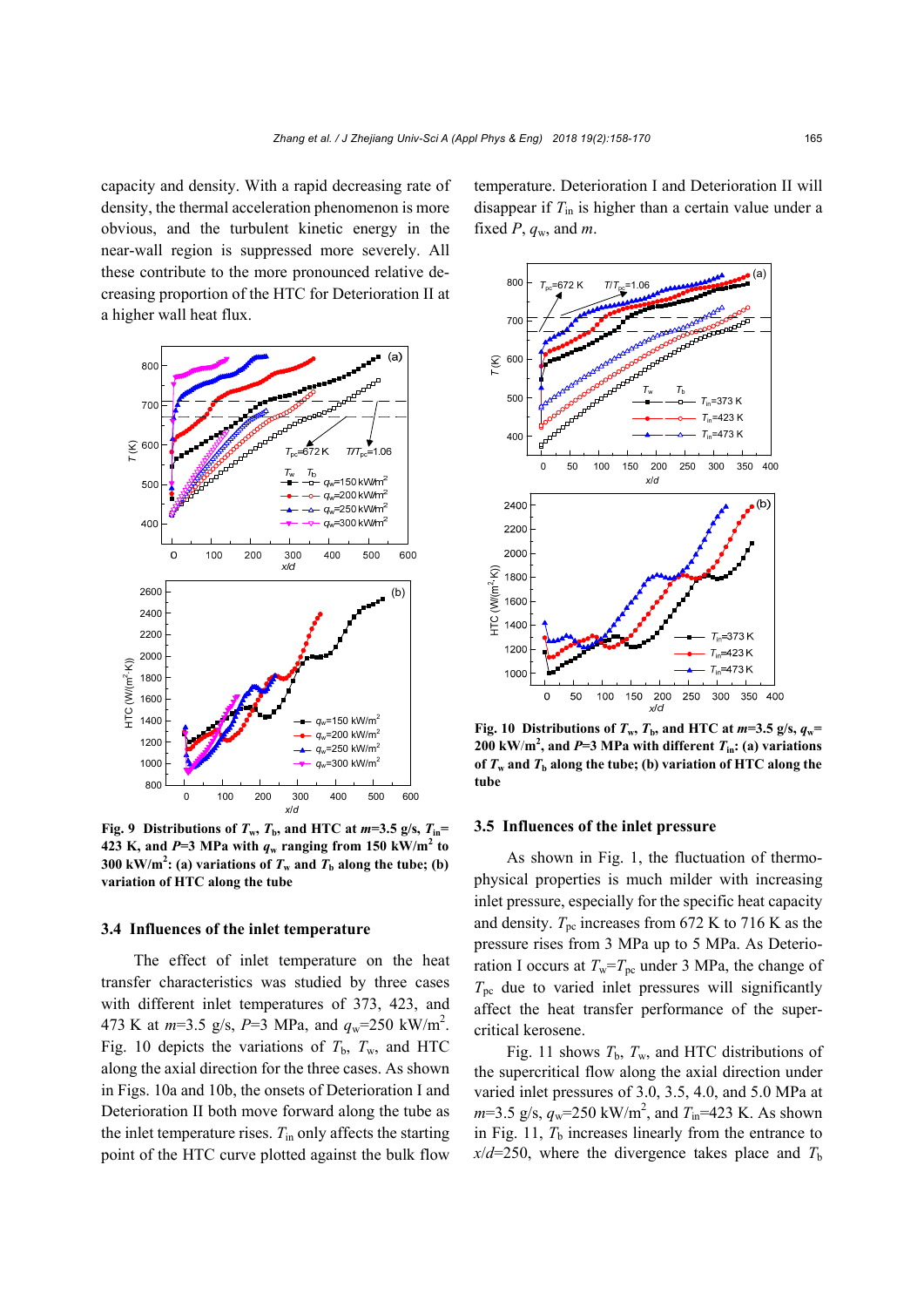decreases with increasing *P*. Similarly,  $T_w$  obtained at different *P* overlaps with each other before  $T_w = T_{pc}$ . After that, a distinct increase of  $T_w$  is observed at  $P=3.0$  MPa, while the differences between  $T_w$  for other cases are very small. At  $x/d=270$ ,  $T_w$  also goes through a similar divergence as that of  $T<sub>b</sub>$ , where the temperature decreases with decreasing *P*. Different increase rates of  $T_w$  and  $T_b$  lead to different heat transfer processes at various *P*, which are clearly shown in Fig. 11b.



**Fig. 11 Distributions of**  $T_w$ **,**  $T_b$ **, and HTC under** *P* **ranging from 3 MPa to 5 MPa at**  $m=3.5$  **g/s,**  $q_w=200$  **kW/m<sup>2</sup>, and**  $T_{in}$ =423 K: (a) variations of  $T_w$  and  $T_b$  along the tube; (b)

As illustrated in Fig. 11b, the inlet pressure *P* strongly affects Deterioration I and Deterioration II. The HTC curves at different *P* deviate from each other after  $T_w = T_{nc}$ . Though the slope of the heat transfer coefficient decreases with increasing *P*, Deterioration I and Deterioration II are not observed for the cases with *P* higher than 3 MPa. As shown in Fig. 1, the changes of kerosene properties become more moderate at *P*>3 MPa, which alleviates the corresponding variation of heat absorption ability and thermal acceleration. As the Reynolds number increases along the tube, the enhancement of turbulence gradually overcomes the unfavorable deterioration factors, resulting in the disappearances of Deterioration I and Deterioration II.

## **3.6 Comparisons with empirical heat transfer correlations**

Numerical results were compared with three heat transfer correlations proposed by Stiegemeier et al. (2002), Li et al. (2011), and Huang et al. (2015a). Huang et al. (2015a) experimentally investigated upward supercritical kerosene with operating conditions of  $m=2.0-3.5$  g/s,  $P=3.6-5.4$  MPa, and  $q_w=$ 270–350 kW/m<sup>2</sup>. Stiegemeier et al. (2002) conducted experiments using five hydrocarbon fuels for the upward flow at *m*=12.2–36.7 g/s, *P*=6.9 MPa, and  $q_w$ =321–940 kW/m<sup>2</sup>. Numerical simulation of horizontal kerosene flow was carried out by Li et al. (2011) at  $m=56.5-113.1$  g/s,  $P=4.0$  MPa, and  $q_w=$  $300 - 700$  kW/m<sup>2</sup>.

Figs. 12a and 12b show the comparisons of *Nu* between the numerical data and the values predicted by empirical correlations at *P*=3 MPa and 5 MPa at  $m=3.5 \text{ g/s}, q_{w}=200 \text{ kW/m}^2, \text{ and } T_{in}=423 \text{ K}.$  As shown in Fig. 12a, the numerical data fit well with the empirical correlations developed by Stigemeier et al. (2002) and Li et al. (2011) before Deterioration II. However, both these two correlations fail to predict Deterioration I. The Huang et al. (2015a) correlation can predict the occurrence of Deterioration I, but it tends to underestimate our numerical data at 75 *x*/*d*250. All these three correlations over-predict the numerical data near the outlet of the tube. As listed in Table 1, all these correlations were developed based on *P*>3.5 MPa, under which Deterioration I and Deterioration II were hardly observed. This is a reason for the failure to predict the Deterioration I and Deterioration II using these correlations. For the case of *P*=5 MPa, the numerical data fit well with the Stigemeier et al. (2002) correlation, while the other two tend to underestimate the numerical *Nu*.

Fig. 12c shows the calculated *Nu* by empirical correlations against numerical data at *P*=3–5 MPa. As shown in Fig. 12c, the calculated *Nu* fits well with the numerical ones at *Nu* sim<100, after which all these correlations tend to over-predict the numerical data. Most of the calculated  $Nu$  falls into the  $\pm 30\%$  error bands of the numerical data. The mean absolute deviation (MAD) and the mean relative deviation (MRD) were calculated by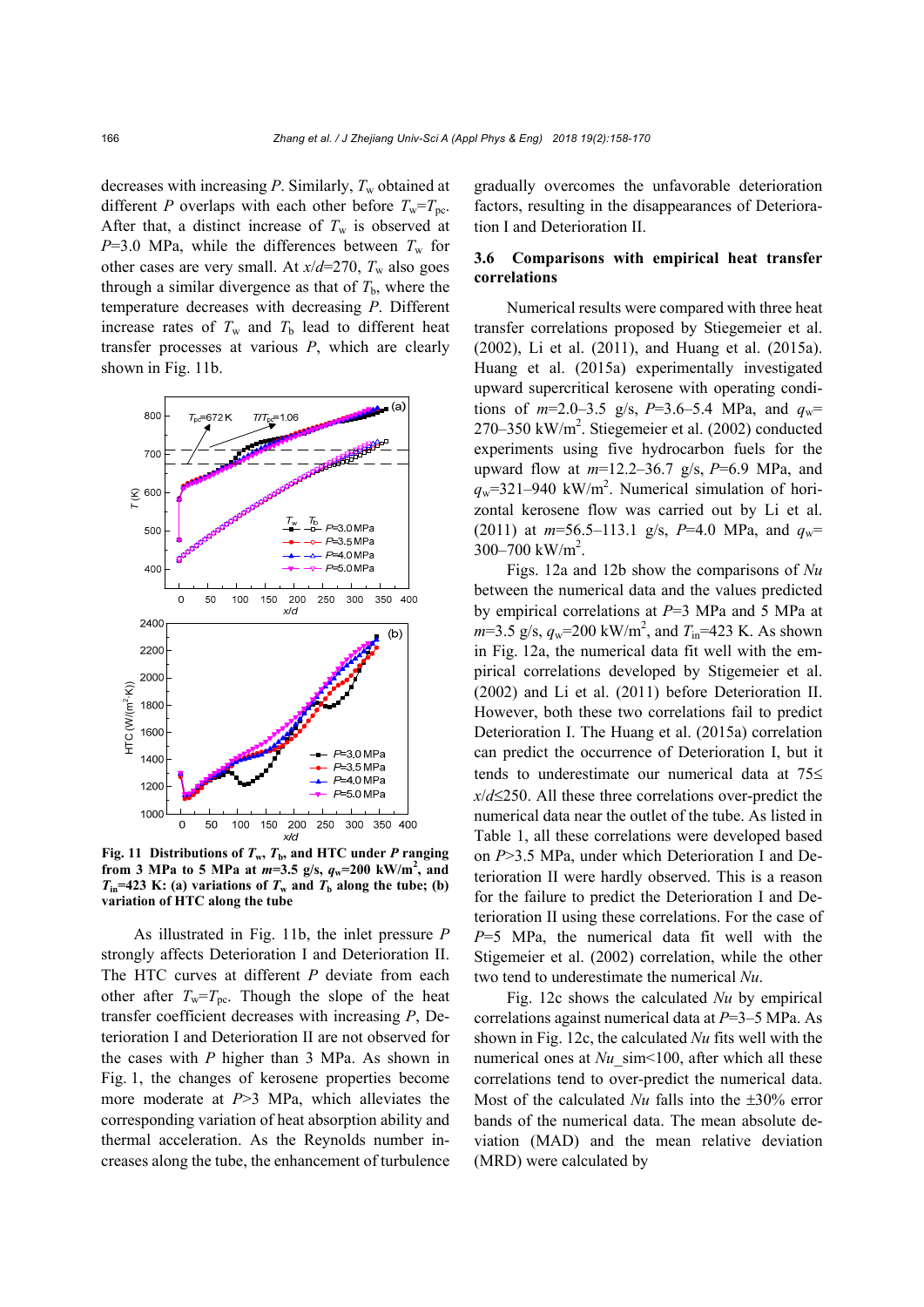



**Fig. 12 Comparison of** *Nu* **between simulation and empirical correlations: (a) comparison of** *Nu* **between simulation and empirical correlations at 3 MPa; (b) comparison of** *Nu* **between simulation and empirical correlations at 5 MPa; (c) comparison of calculated** *Nu* **by three correlations against numerical data at 3– 5 MPa** 

|  | Table 1 Descriptions of empirical heat transfer correlations |
|--|--------------------------------------------------------------|
|  |                                                              |

| Reference               | Correlation                                                                                                                                                            | Medium                                              | Pressure (MPa) |
|-------------------------|------------------------------------------------------------------------------------------------------------------------------------------------------------------------|-----------------------------------------------------|----------------|
| Huang et al.<br>(2015a) | $\left  Nu = 0.01019Re_b^{0.9}Pr_b^{0.42} \left( \frac{c_{p,w}}{c_{p,h}} \right)^{0.87} \left( \frac{\mu_w}{\mu_h} \right)^{0.4137}, \quad T_b / T_c \le 0.9, \right.$ | China RP-3 avia-<br>tion kerosene                   | $3.6 - 5.4$    |
|                         | $N u = 0.01219 Re_b^{0.92} Pr_b^{0.4} \left(\frac{c_{p,w}}{c_{p,h}}\right)^{0.87} \left(\frac{\mu_w}{\mu_h}\right)^{0.4372}, T_b / T_c > 0.9$                          |                                                     |                |
|                         | Stiegemeier et al. $Nu = 0.016 \left(1 + \frac{2}{r/d}\right) Re_b^{0.862} Pr_b^{0.4}$                                                                                 | JP-7. JP-8.<br>$JP-8+100$ ,<br>$JP-10$ , and $RP-1$ | 6.9            |
| Li et al. $(2011)$      | $Nu = 0.0435Re_{h}^{0.8}$                                                                                                                                              | China RP-3 avia-<br>tion kerosene                   | 4.0            |

 Note: *Nu* is the Nusselt number; *Re* is the Reynolds number; *Pr* is the Prandtl number; *d* is the tube diameter (m); the subscripts b, w, and c represent the fluid bulk, the tube wall, and the critical point, respectively

$$
MAD = \frac{1}{N} \sum_{1}^{N} \left| \frac{U_{\text{pre}} - U_{\text{sim}}}{U_{\text{sim}}} \right| \times 100\%,
$$
 (10)

MRD = 
$$
\frac{1}{N} \sum_{1}^{N} \frac{U_{\text{pre}} - U_{\text{sim}}}{U_{\text{sim}}} \times 100\%,
$$
 (11)

where  $U_{\text{pre}}$  and  $U_{\text{sim}}$  are the predictive value and the numerical value, respectively, and *N* is the number of data.

Table 2 lists the MAD and MRD of the three heat transfer correlations under different pressures. It is indicated that all the aforementioned correlations show better predictions for the cases at 5 MPa compared with those at 3 MPa. The correlation proposed by Li et al. (2011) fits best with the numerical results under 3 MPa, while the correlation proposed by Stiegemeier et al. (2002) exhibits better performance under 5 MPa compared with the others. Overall, the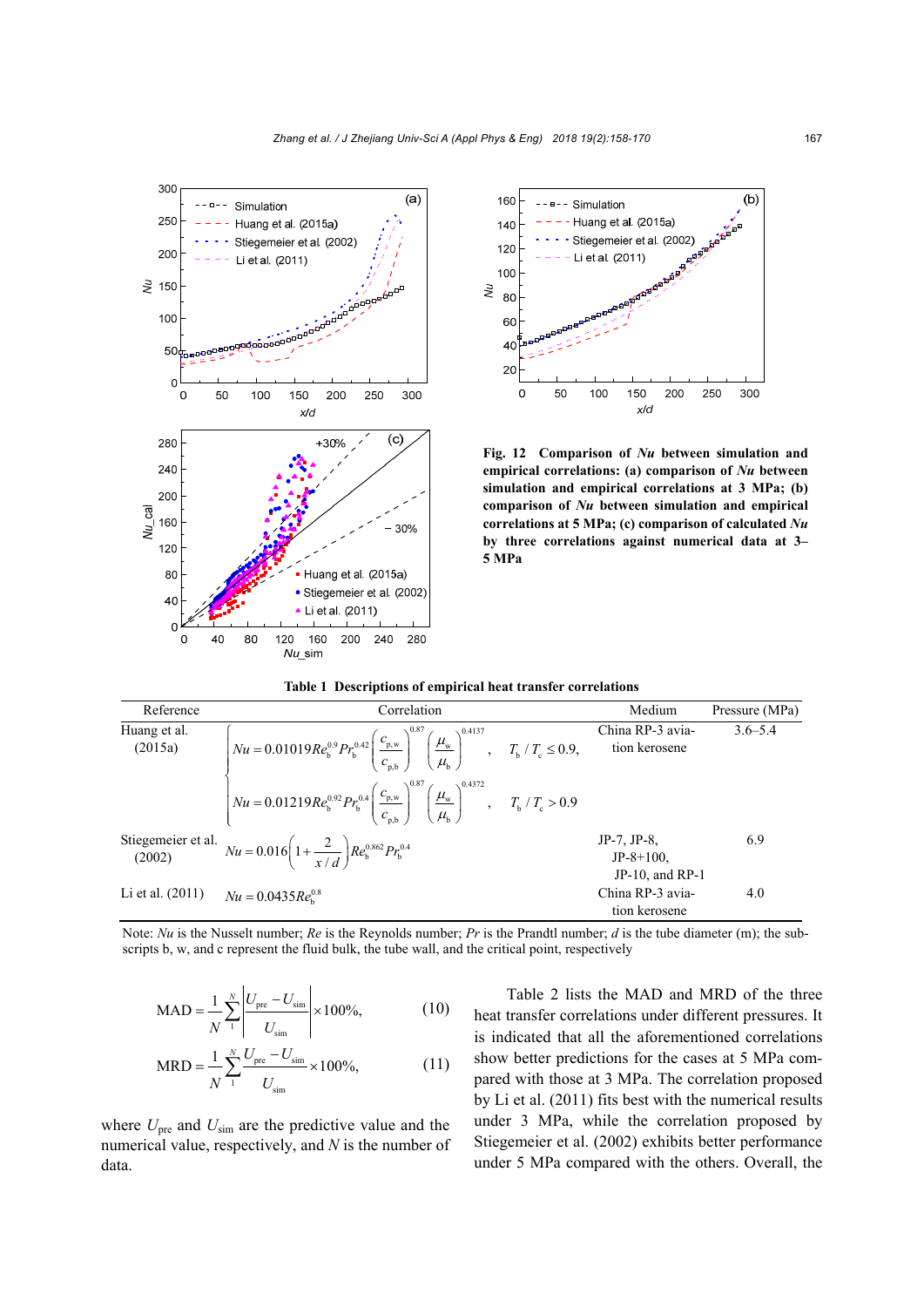| Criterion                 |           | MAD       |           |            | <b>MRD</b> |            |
|---------------------------|-----------|-----------|-----------|------------|------------|------------|
|                           | $P=3$ MPa | $P=5$ MPa | Overall   | $P=3$ MPa  | $P=5$ MPa  | Overall    |
| Huang et al. $(2015a)$    | 24.31%    | 15.05%    | 28.26%    | $-17.87\%$ | $-12.84\%$ | $-14.17\%$ |
| Stiegemeier et al. (2002) | 21.89%    | 2.86%     | $16.33\%$ | 21.21%     | $1.62\%$   | 14.38%     |
| Li et al. $(2011)$        | 17.44%    | 12.58%    | $20.20\%$ | 4 8 8 %    | $-11.37\%$ | $3.07\%$   |

**Table 2 MAD and MRD of empirical heat transfer correlations under different pressures** 

correlation proposed by Stiegemeier et al. (2002) can predict our numerical simulation best compared with the other two.

## **4 Conclusions**

In the present work, the convective heat transfer characteristics of the downward RP-3 aviation kerosene under supercritical pressure in circular tubes were studied numerically using the RNG *k*-*ε* twoequation turbulent model. The effects of mass flow rate (3.0–5.0 g/s), wall heat flux (150–300 kW/m<sup>2</sup>), inlet pressure (3–5 MPa), and temperature (373– 473 K) on the HTCs were investigated. Those effects on the heat transfer characteristics of supercritical RP-3 aviation kerosene were studied by the variation of one parameter at a time. Three types of heat transfer deteriorations in the downward flow were discussed. Based on the numerical results, several conclusions can be obtained in the present work as follows:

1. Three types of heat transfer deteriorations were observed in the downward supercritical flow. The first type of deterioration is caused by the development of the thermal boundary layer and exists at the entrance of the tube within *x*/*d*=10. The second and third types of deterioration appear when the wall or bulk fuel temperature approaches the pseudocritical temperature. Drastic variations of the kerosene properties and the concurrent thermal acceleration effect in the near-wall region are the main reasons for the second type of deterioration. The insufficient cooling of the heated wall resulting from the unusual radial velocity distribution leads to the occurrence of the third type of deterioration.

2. The HTC increases with increasing mass flow rate at the same bulk fuel temperature. The mass flow rate has no effect on the end of Deterioration near the inlet, while a higher mass flow rate delays the onsets of Deterioration I and Deterioration II. The relative degree of Deterioration II is severer as the mass flow rate increases.

3. The effect of  $q_w$  on the thermal boundary layer is more intense under a higher heat flux. The onsets of Deterioration I and Deterioration II are delayed along the tube axial direction under lower  $q_w$ , while the deterioration is more pronounced at a higher wall heat flux.

4. The inlet temperature only affects the starting point of the heat transfer process at fixed *m*, *P*, and *q*w, while it has little effect on the heat transfer coefficient. The effect of *P* on Deterioration near the inlet is negligible, while it strongly affects Deterioration I and Deterioration II. Deterioration I and Deterioration II are not observed for the cases with *P* higher than 3 MPa because of the more moderate variations of properties of kerosene under higher pressures.

5. The numerical data fit well with the empirical correlations proposed by Stiegemeier et al. (2002), Li et al. (2011), and Huang et al. (2015a) under a pressure of 3–5 MPa. Most of the calculated *Nu* falls into the  $\pm 30\%$  error bands of the numerical data. The Stiegemeier et al. (2002) correlation can predict the heat transfer coefficient best with the MAD and MRD of 16.33% and 14.38%, respectively. Note that the MAD and MRD are limited to the computed cases in the present work, and more studies are needed to evaluate the prediction of aforementioned empirical correlations.

#### **References**

- ANSYS, 2013. ANSYS FLUENT User's Guide, Release 15.0. ANSYS, Inc, USA.
- Bae YY, Kim HY, 2009. Convective heat transfer to  $CO<sub>2</sub>$  at a supercritical pressure flowing vertically upward in tubes and an annular channel. *Experimental Thermal and Fluid Science*, 33(2):329-339.
	- https://doi.org/10.1016/j.expthermflusci.2008.10.002
- Dang G, Zhong F, Chen L, et al., 2013. Numerical investigation on flow and convective heat transfer of aviation kerosene at supercritical conditions. *Science China Technological*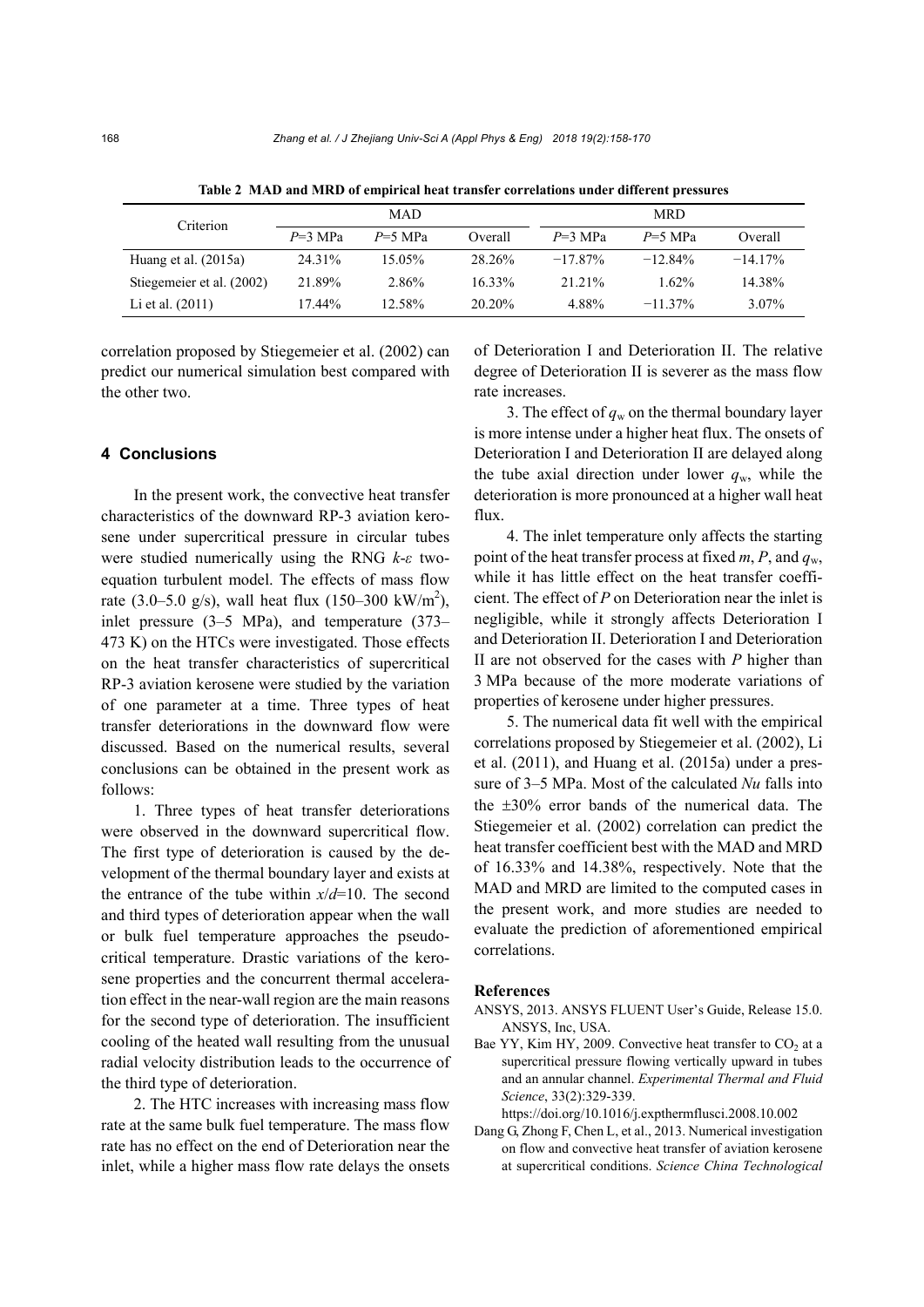*Sciences*, 56(2):416-422.

https://doi.org/10.1007/s11431-012-5075-3

- Dang G, Zhong F, Zhang Y, et al., 2015. Numerical study of heat transfer deterioration of turbulent supercritical kerosene flow in heated circular tube. *International Journal of Heat and Mass Transfer*, 85(0):1003-1011. https://doi.org/10.1016/j.ijheatmasstransfer.2015.02.052
- Deng H, Zhu K, Xu G, et al., 2012. Heat transfer characteristics of RP-3 kerosene at supercritical pressure in a vertical circular tube. *Journal of Enhanced Heat Transfer*, 19(5):409-421.

https://doi.org/10.1615/JEnhHeatTransf.2012004966

- Edwards T, 2003. Liquid fuels and propellants for aerospace propulsion: 1903–2003. *Journal of Propulsion and Power*, 19(6):1089-1107. https://doi.org/10.2514/2.6946
- Huang D, Ruan B, Wu X, et al., 2015a. Experimental study on heat transfer of aviation kerosene in a vertical upward tube at supercritical pressures. *Chinese Journal of Chemical Engineering*, 23(2):425-434. https://doi.org/10.1016/j.cjche.2014.10.016
- Huang D, Wu X, Wu Z, et al., 2015b. Experimental study on heat transfer of nanofluids in a vertical tube at supercritical pressures. *International Communications in Heat and Mass Transfer*, 63:54-61.

https://doi.org/10.1016/j.icheatmasstransfer.2015.02.007

Jiang PX, Liu B, Zhao CR, et al., 2013. Convection heat transfer of supercritical pressure carbon dioxide in a vertical micro tube from transition to turbulent flow regime. *International Journal of Heat and Mass Transfer*, 56(1-2):741-749.

https://doi.org/10.1016/j.ijheatmasstransfer.2012.08.038

Li W, Huang D, Xu GQ, et al., 2015. Heat transfer to aviation kerosene flowing upward in smooth tubes at supercritical pressures. *International Journal of Heat and Mass Transfer*, 85:1084-1094.

https://doi.org/10.1016/j.ijheatmasstransfer.2015.01.079

Li X, Zhong F, Fan X, et al., 2010. Study of turbulent heat transfer of aviation kerosene flows in a curved pipe at supercritical pressure. *Applied Thermal Engineering*, 30(13):1845-1851.

https://doi.org/10.1016/j.applthermaleng.2010.04.022

Li X, Huai X, Cai J, et al., 2011. Convective heat transfer characteristics of China RP-3 aviation kerosene at supercritical pressure. *Applied Thermal Engineering*, 31(14-15):2360-2366.

https://doi.org/10.1016/j.applthermaleng.2011.03.036

Li Z, Wu Y, Tang G, et al., 2015. Comparison between heat transfer to supercritical water in a smooth tube and in an internally ribbed tube. *International Journal of Heat and Mass Transfer*, 84:529-541.

https://doi.org/10.1016/j.ijheatmasstransfer.2015.01.047

Pizzarelli M, Urbano A, Nasuti F, 2010. Numerical analysis of deterioration in heat transfer to near-critical rocket propellants. *Numerical Heat Transfer, Part A: Applications*, 57(5):297-314.

https://doi.org/10.1080/10407780903583016

- Stigemeier B, Meyer M, Taghavi R, 2002. A thermal stability and heat transfer investigation of five hydrocarbon fuels: JP-7, JP-8, JP-8+100, JP-10, and RP-1. 38th AIAA/ ASME/SAE/ASEE Joint Propulsion Conference & Exhibit, No. AIAA 2002-3873.
- Urbano A, Nasuti F, 2013. Conditions for the occurrence of heat transfer deterioration in light hydrocarbons flows. *International Journal of Heat and Mass Transfer*, 65: 599-609.

https://doi.org/10.1016/j.ijheatmasstransfer.2013.06.038

Wang J, Li H, Yu S, et al., 2011. Investigation on the characteristics and mechanisms of unusual heat transfer of supercritical pressure water in vertically-upward tubes. *International Journal of Heat and Mass Transfer*, 54(9-10):1950-1958.

https://doi.org/10.1016/j.ijheatmasstransfer.2011.01.008

Wang K, Xu X, Wu Y, et al., 2015. Numerical investigation on heat transfer of supercritical  $CO<sub>2</sub>$  in heated helically coiled tubes. *The Journal of Supercritical Fluids*, 99: 112-120.

https://doi.org/10.1016/j.supflu.2015.02.001

- Wang YZ, Hua YX, Meng H, 2010. Numerical studies of supercritical turbulent convective heat transfer of cryogenic-propellant methane. *Journal of Thermophysics and Heat Transfer*, 24(3):490-500. https://doi.org/10.2514/1.46769
- Xu K, Meng H, 2015a. Analyses of surrogate models for calculating thermophysical properties of aviation kerosene RP-3 at supercritical pressures. *Science China Technological Sciences*, 58(3):510-518. https://doi.org/10.1007/s11431-014-5752-5
- Xu K, Meng H, 2015b. Modeling and simulation of supercritical-pressure turbulent heat transfer of aviation kerosene with detailed pyrolytic chemical reactions. *Energy & Fuels*, 29(7):4137-4149. https://doi.org/10.1021/acs.energyfuels.5b00097
- Yang C, Xu J, Wang X, et al., 2013. Mixed convective flow and heat transfer of supercritical  $CO<sub>2</sub>$  in circular tubes at various inclination angles. *International Journal of Heat and Mass Transfer*, 64:212-223.

https://doi.org/10.1016/j.ijheatmasstransfer.2013.04.033

Zhang C, Xu G, Gao L, et al., 2012. Experimental investigation on heat transfer of a specific fuel (RP-3) flows through downward tubes at supercritical pressure. *The Journal of Supercritical Fluids*, 72:90-99.

https://doi.org/10.1016/j.supflu.2012.07.011

Zhang C, Xu G, Deng H, et al., 2013. Investigation of flow resistance characteristics of endothermic hydrocarbon fuel under supercritical pressures. *Propulsion and Power Research*, 2(2):119-130.

https://doi.org/10.1016/j.jppr.2013.04.002

Zhong F, Fan X, Yu G, et al., 2009a. Heat transfer of aviation kerosene at supercritical conditions. *Journal of Thermophysics and Heat Transfer*, 23(3):543-550. https://doi.org/10.2514/1.41619